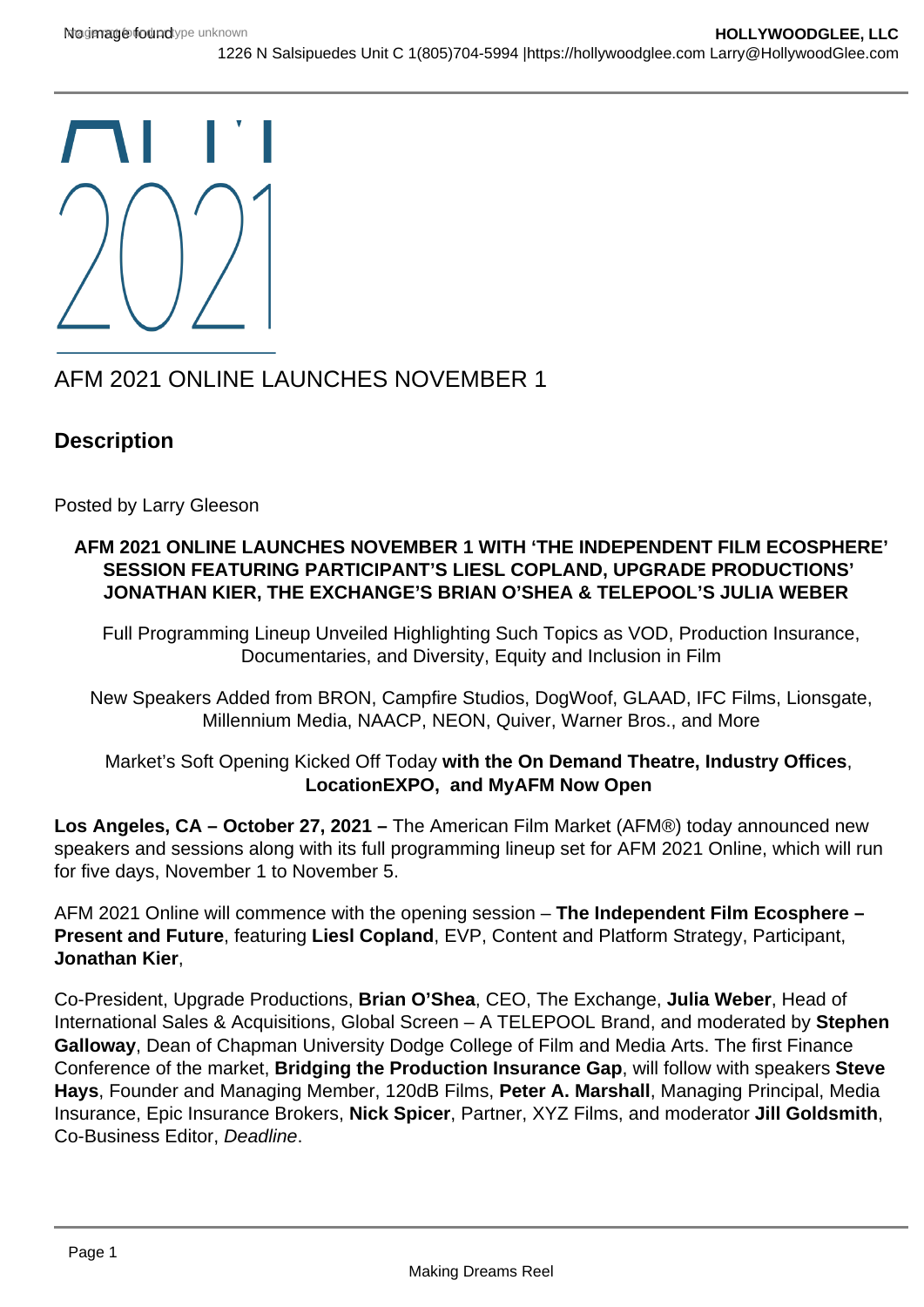While the AFM doesn't officially start until Monday, November 1, four buildings on the AFM Campus – the **On Demand Theatre**, **Industry Offices**, **LocationEXPO**, and **MyAFM** – are now open for premarket screenings, project previews and scheduling meetings.

AFM will feature over 150 speakers and again taking advantage of its online market to showcase voices from around the world that can't always be present in Santa Monica. Additional sessions and speakers joining AFM's two online stages and previously announced conferences, panels, workshops, podcasts and presentations, include:

- **AFM's Pitch Conference** featuring Producer & Agent, **Cassian Elwes** (Mudbound, Dallas Buyers Club), Elevated Film Sales, **Jeffrey Greenstein**, President, Millennium Media, **Monica Levinson**, Independent Producer, (Borat Subsequent Moviefilm, Captain Fantastic, Brian Banks, Wander Darkly), and **Lee Jessup**, Screenwriting Career Consultant & Coach
- **Black Filmmakers at the Crossroads to Success** (presented in partnership with AAFCA) featuring **Cassandra Butcher**, CMO and Co-Creative Director, BRON Studios, **Anikah McLaren** , EVP, Narrative Film, Participant, **Samantha Racanelli**, SVP, Film Development & Production, Endeavor Content, and **Gil L. Robertson IV**, Co-Founder, African-American Film Critics Association (AAFCA)
- **Changing the Narrative: Diversity, Equity and Inclusion in Film** (presented in partnership with the Geena Davis Institute on Gender in Media Studies) with **Iram Parveen Bilal**, Filmmaker, **Madeline Di Nonno**, President & CEO, the Geena Davis Institute on Gender in Media, **Christopher Kahunahana,** Producer, Writer, Director, and **Alysia Reiner**, Actor, Creator, Producer
- **Demystifying the SPLATAM Market** (presented in partnership with NALIP) featuring **Liliana Espinoza**, Projects Director, NALIP, **Sonia Gambaro**, Vice President of Television, 3Pas Studios, **Georgina Gonzalez**, Director of Development in the SPLATAM team, Gaumont Television, and **Frida Torresblanco**, Braven Films
- **Global Streaming & the Future of Entertainment in Asia** with **Rick Ambros**, International Media and Entertainment Consultant & Producer, **Rohit Jain**, Managing Director South Asia & Networks – Emerging Markets Asia, Lionsgate, **Sameer Nair**, CEO, Applause Entertainment India, **William Pfeiffer**, Executive Chairman, Globalgate Entertainment
- **How Streamers Approach Independent Content** with **Adam Koehler**, Manager of Acquisitions, IFC Films**, Brent Lang,** Executive Editor Film & Media, New York Bureau Chief, Variety, **Berry Meyerowitz**, President, Quiver, **Brian Stevenson**, CEO and Founder, The Chromata Consulting Group, and **Jennifer Vaux**, Head of Content Acquisition, Roku
- **How to Profit with Micro-Budget Features** featuring **Tim Molloy**, Editor-in-Chief, MovieMaker Magazine, **Matt Grady**, Founder, Factory 25, **Matt Miller,** President, Vanishing Angle, and **Deon Taylor**, Founder, Hidden Empire Film Group
- **In the Market for Authentic Transgender Films** (presented in partnership with GLAAD) with **Alex Schmider**, Associate Director of Transgender Representation, GLAAD and **Tre'vell Anderson**, Journalist
- **International Film Market: Consumption of Black Culture, Rejection of Black Stories**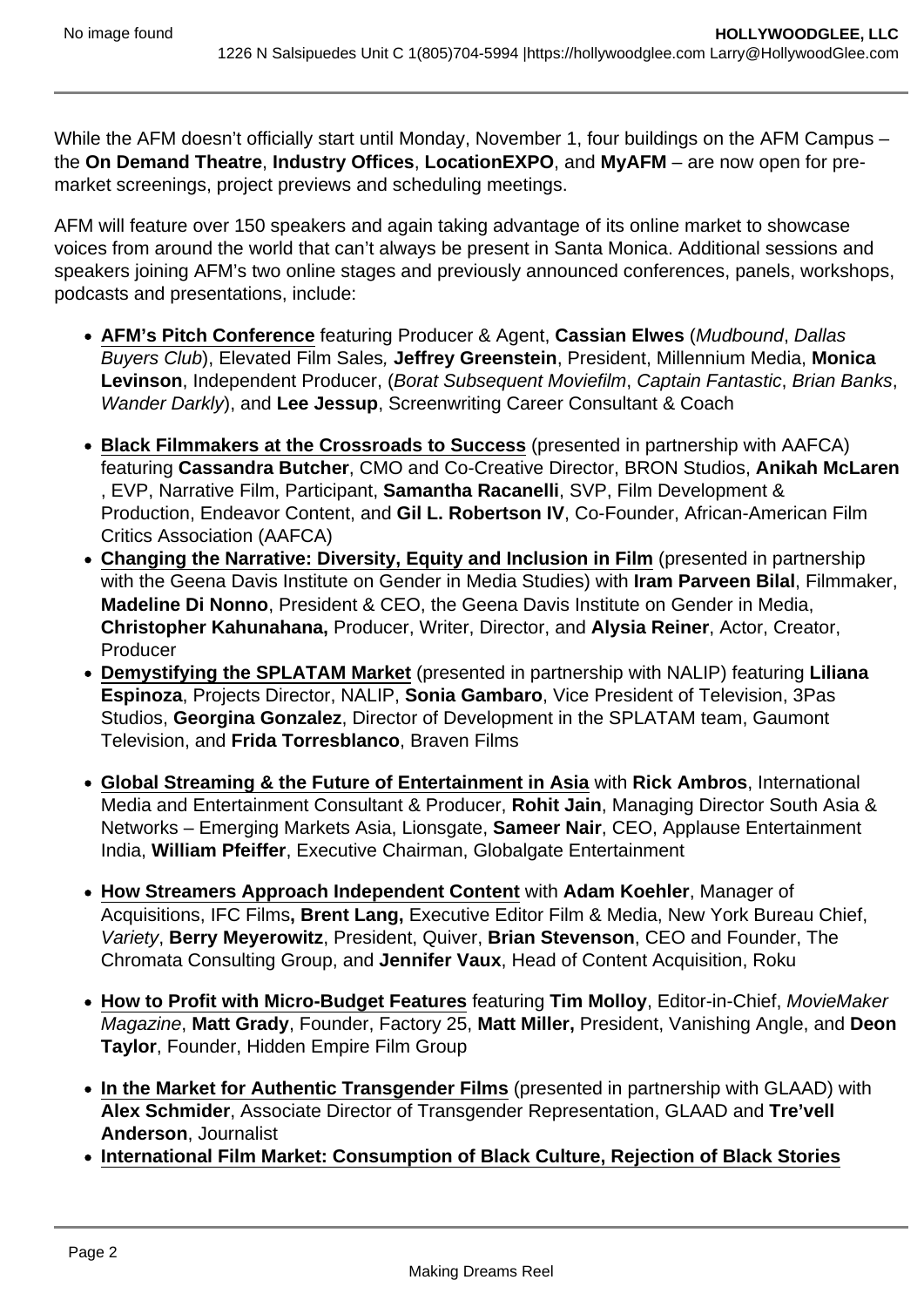(presented in partnership with the NAACP) featuring Mo Abudu , CEO, EbonyLife Group, Kyle Bowser , SVP Hollywood Bureau, NAACP, Dr. Darnell Hunt , Dean of the Division of Social Sciences and Professor of Sociology and African American Studies, UCLA, Johnny Jones , Executive Director of Worldwide Marketing Content, Warner Bros. Pictures, Gabriel Lerman , Board Member, Hollywood Foreign Press Association, and Tirrell Whittley , CEO, Liquid Soul

- Limited Budget Features with Huge Profit Potential featuring Brian Beckmann, CFO, Arclight Films, Luane Gauer , Head of Acquisitions, Protagonist Pictures, Michael Heimler , Head of Production and Finance, Black Bear Pictures, Jeremy Kay , Americas Editor, Screen Daily, and Kent Sanderson , Acquisitions and Ancillary Distribution, Bleecker Street
- New Perspectives on Horror featuring Darren Lynn Bousman, Director, (Spiral, Death of Me, Saw II/III/IV), Patrick Ewald , CEO, Epic Pictures, Jordan Fields , Vice President of Acquisitions, Shout! Factory, Jasmine Johnson , SVP, Development, Crypt TV, and Annick Mahnert , Manager, Acquisitions, Raven Banner Entertainment
- Producing Movies for Networks and Platforms featuring Charles Cooper, President/Producer, Front Street Pictures, Gene George , President, Tesera Entertainment, Larry Grimaldi , SVP, Development and Production, MarVista Entertainment, Brad Krevoy, CEO, Motion Picture Corporation of America, and Chevonne O'Shaughnessy, President, American Cinema International
- Producing Standout Documentary Features featuring Kevin Iwashina, Head of Documentary, Endeavor Content, Anna Godas , CEO, DogWoof, Ross Dinerstein , Founder and CEO, Campfire Studios, Dan O'Meara , EVP of Nonfiction, NEON and Co-Head, Super LTD, and Helen Huang , Acquisitions Consultant
- The Casting Effect: How Talent Choices Impact Every Phase of Production featuring Milan Chakraborty , Head of Film, Marginal MediaWorks, Jennifer Kawaja , President, English Scripted, Sienna Films – a Sphere Media Company, Nat McCormick , EVP, Worldwide Distribution, The Exchange, Renee Tab, Founder and President, Sentient Entertainment, and Richard Botto , Founder and CEO, Stage 32
- The Export Success of Black Cast Films from Africa featuring Pascal Schmitz, Head of Development, AAA Entertainment, Tracey-Lee Rainers , Story Consultant, Stiletto Entertainment, Sunni Faba , Script Writer, Nnegest Likké , Writer/Director, Mayenzeke Baza , Head of Distribution, AAA Entertainment\*The full lineup and schedule of sessions to date can be found at <https://sessions.americanfilmmarket.com/>.

AFM is the annual fund-raiser for the Independent Film & Television Alliance. On August 26th, IFTA announced the AFM's move to online for 2021 due to travel regulations, increased concerns about coronavirus variants around the world, and government restrictions on the ground. The pivot to online would allow for all stakeholders around the world to participate in the market.

## About the American Film Market  $\mathbb{R}$  (AFM $\mathbb{R}$ )

The [AFM](https://americanfilmmarket.com/) is the most efficient film acquisition, development and networking event in the world. More than US\$1 billion in production and distribution deals are closed every year — on both completed films and those in every stage of development and production. Over five days in November, 7,000+ professionals from 70+ countries access the entire global catalog of available